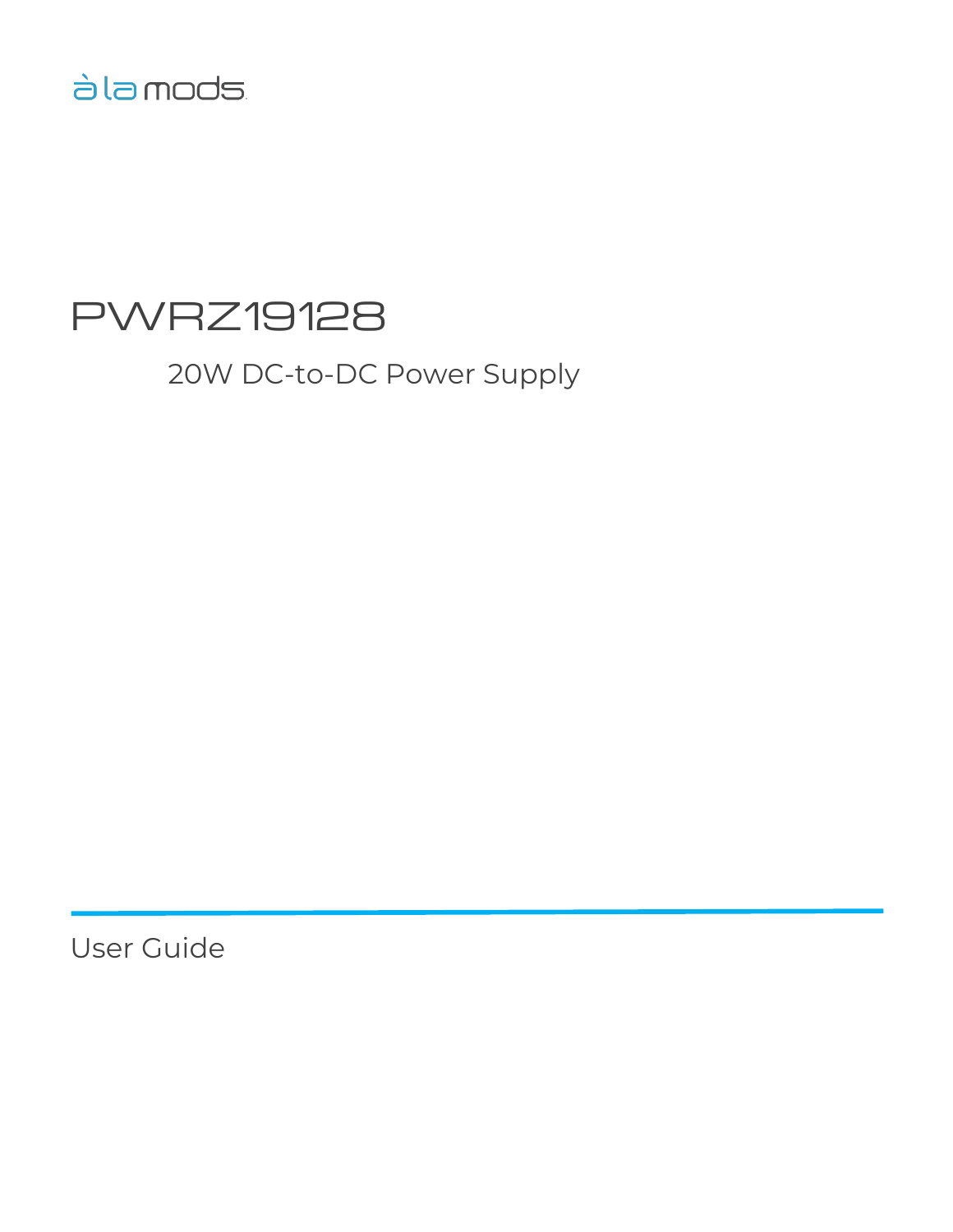## <span id="page-1-0"></span>**Revision History**

| <b>REV</b> | <b>DATE</b> | <b>DESCRIPTION</b>           |
|------------|-------------|------------------------------|
|            |             | June, 2020   Initial release |
|            |             |                              |

#### <span id="page-1-1"></span>**Disclaimers**

Information in this document is subject to change without notice and does not represent a commitment on the part of Made Systems, LLC. Made Systems provides this document "as is," without warranty, expressed or implied, including, but not limited to, the implied warranties of fitness or merchantability for a particular purpose. Made Systems may make improvements, updates and/or changes in this manual or in the product and/or program(s) described in this manual at any time.

## <span id="page-1-2"></span>**Copyright and Trademarks**

© 2020 Made Systems, LLC. All rights reserved.

à la mods and the à la mods logo are trademarks in the United States property of Made Systems, LLC. All other trademarks mentioned in this document are the property of their respective owners.

#### <span id="page-1-3"></span>**Support**

Contact à la mods technical support through our website at [www.alamods.com/support.html](http://www.alamods.com/support.html)

#### <span id="page-1-4"></span>**Warranty**

The à la mods product warranty can be obtained from the website at [www.alamods.com/documents/warranty.html](http://www.alamods.com/documents/warranty.html)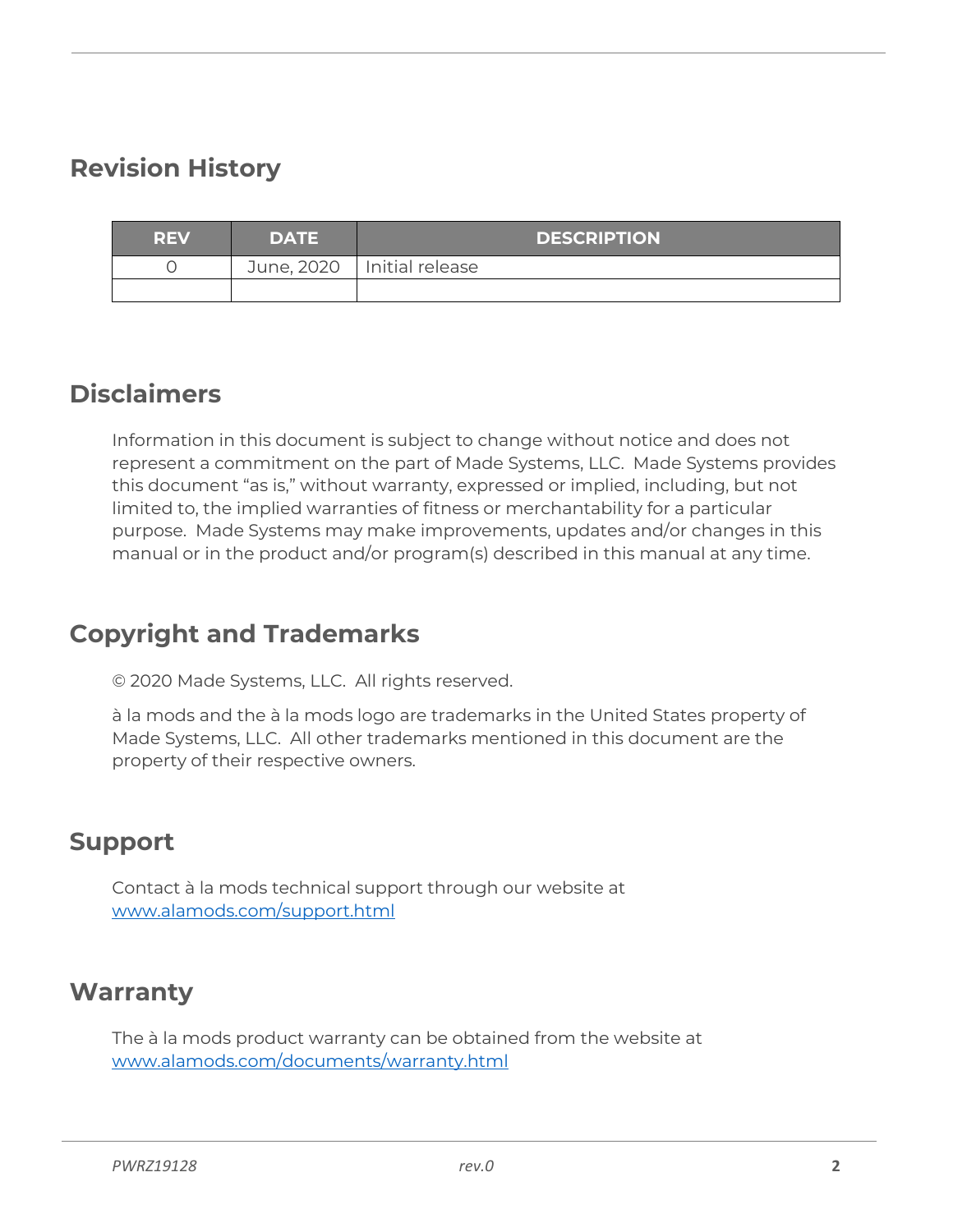# <span id="page-2-0"></span>**Contents**

#### Table of Contents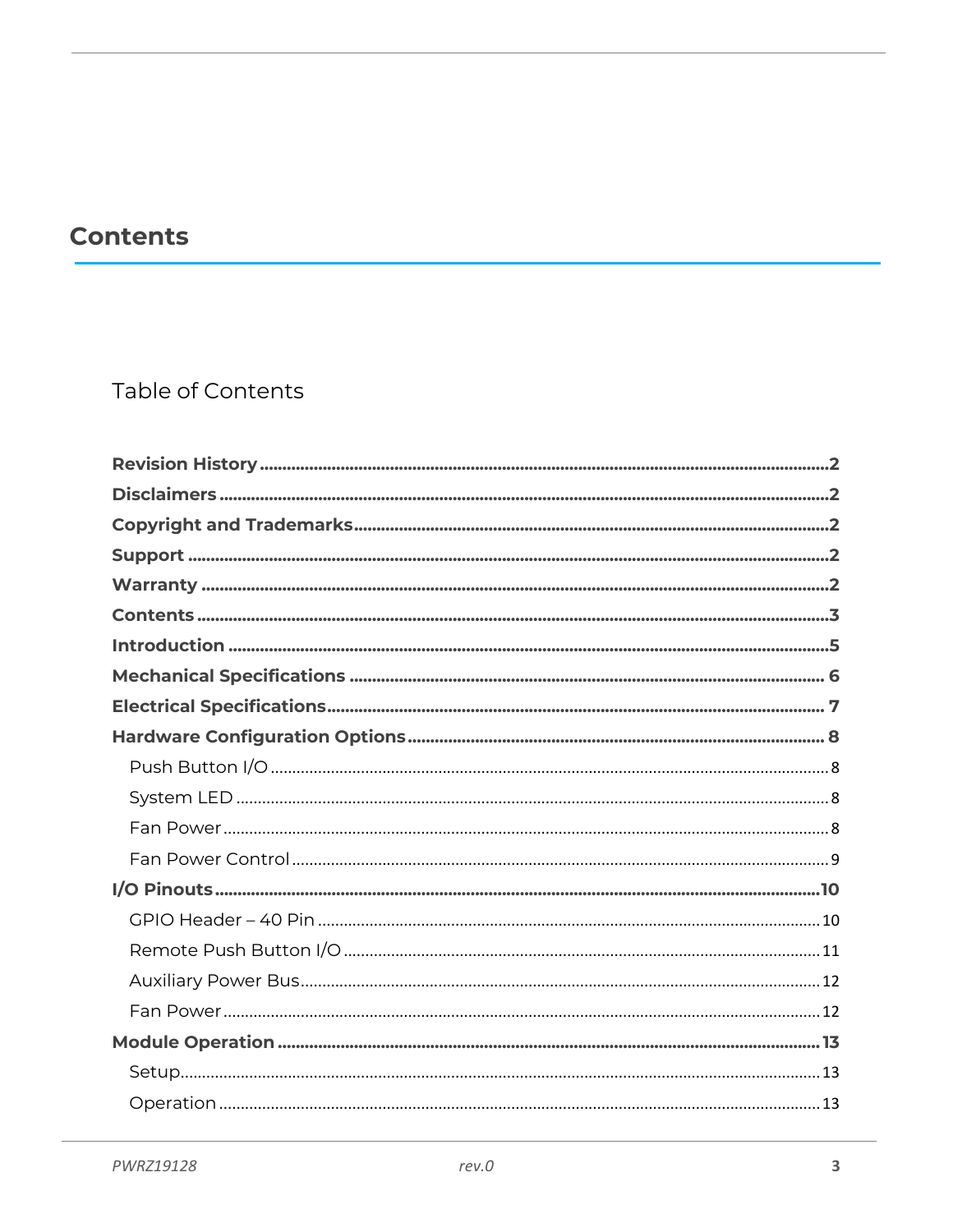#### List of Tables

## List of Figures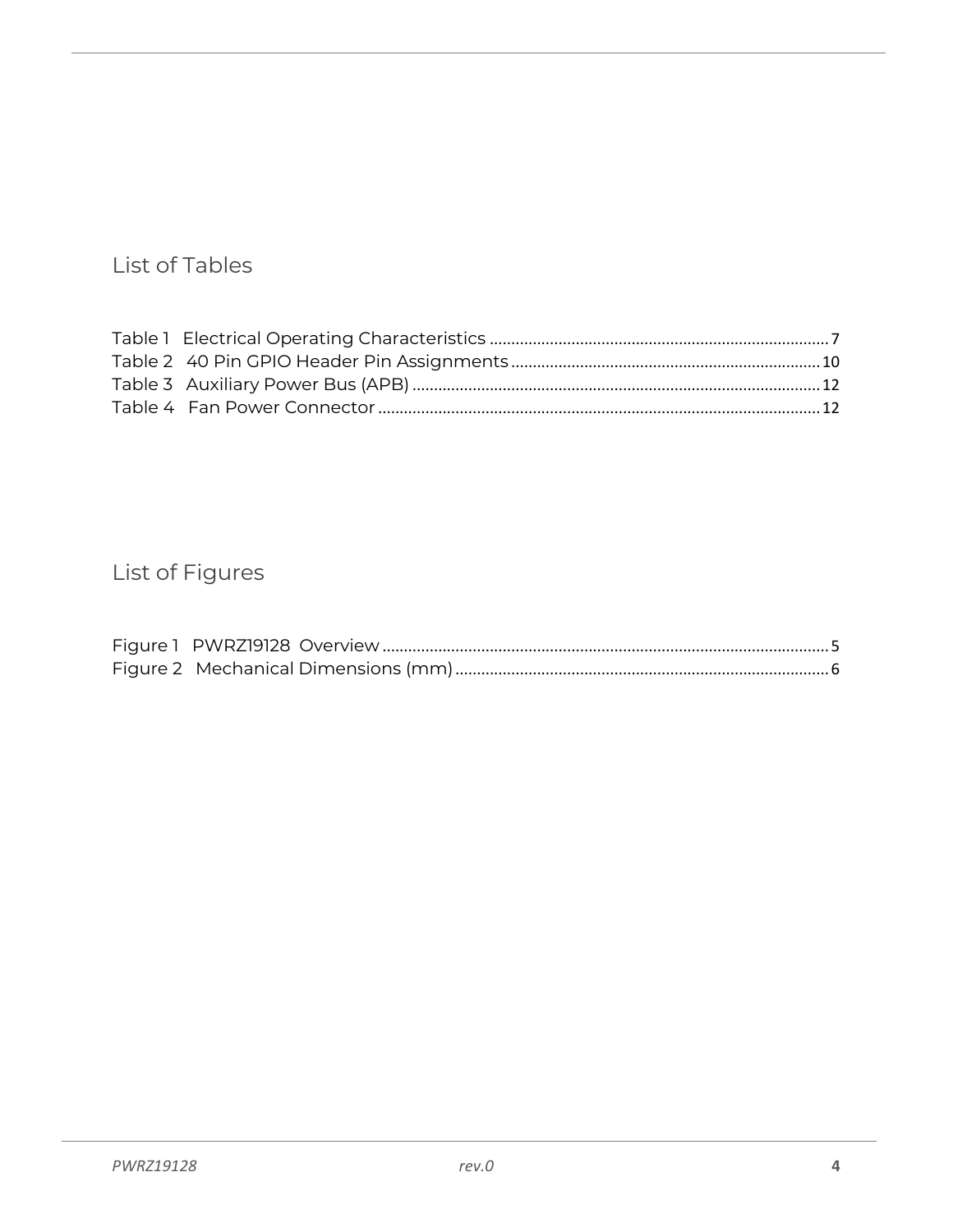#### <span id="page-4-0"></span>**Introduction**

The à la mods PWRZ19128 is a 20W DC-DC power supply based upon a switch-mode design for high efficiency, consistent power to a Raspberry Pi or à la mods stack of modules connected to a Raspberry Pi.

It supports a wide input voltage range from 7.5 to 36 Vdc to accommodate many different industrial environments.

It can be stacked at any level in a tower of à la mods modules or power a single Raspberry Pi. A standard barrel jack is used as the input connection which is supported by most AC/DC wall adapter power supplies.

There is a status LED that is connected to GPIO25 of the 40 pin GPIO header that can be controlled directly from the host computer. And a momentary push button switch connected to GPIO21.



*Figure 1 PWRZ19128 Overview*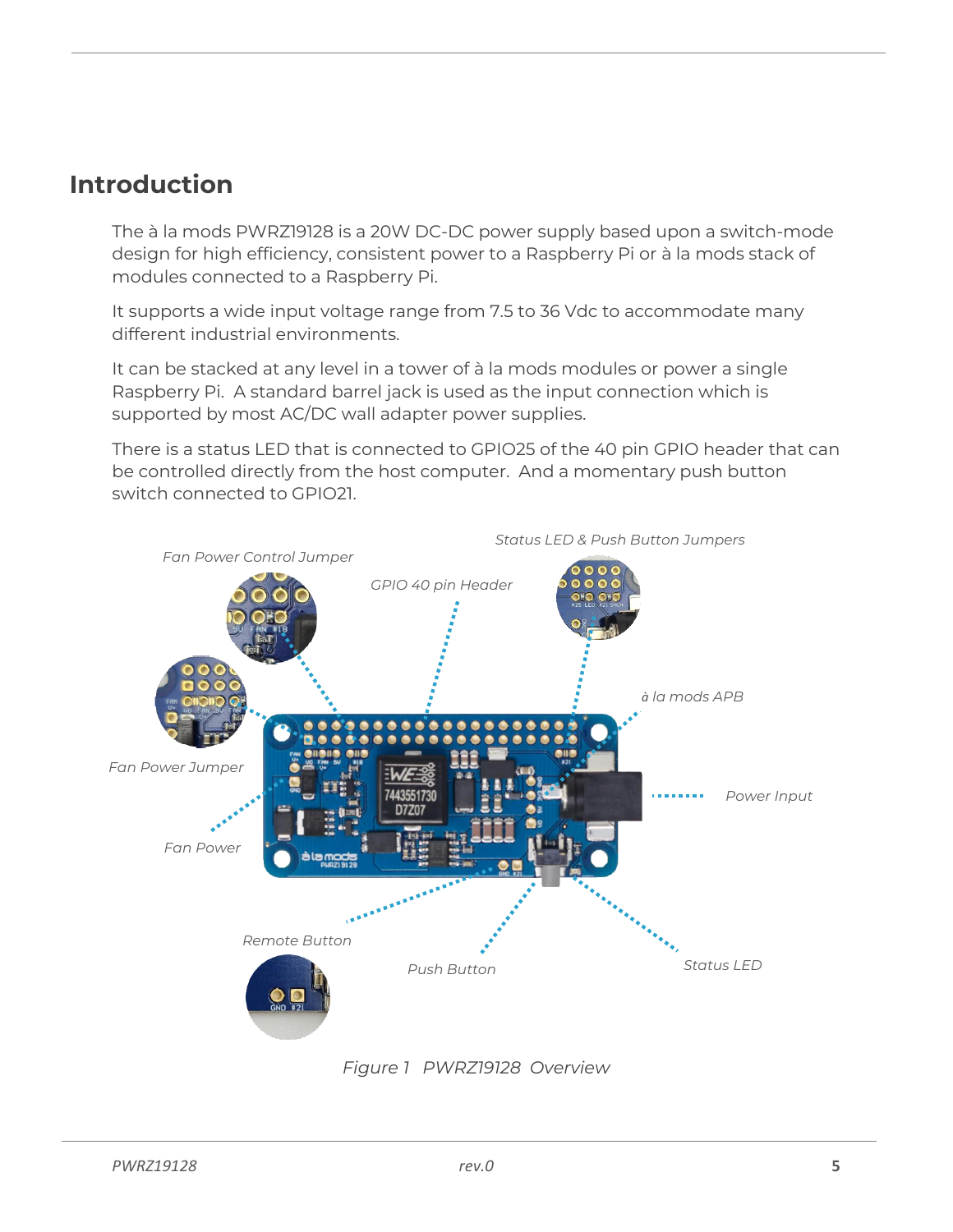## <span id="page-5-0"></span>**Mechanical Specifications**

The à la mods "Z" series modules are all compatible with the Raspberry Pi® Zero form factor and are designed to be stacked onto the Raspberry Pi® or EMBDZ19121 Embedded Host Microcontroller.

#### **NOTE:** *GPIO 40 pin and Auxiliary Power Bus (APB) 4 pin headers are double stacking.*



*Use 17 mm M2.5 standoff with double stacking headers*

<span id="page-5-1"></span>*Figure 2 Mechanical Dimensions (mm)*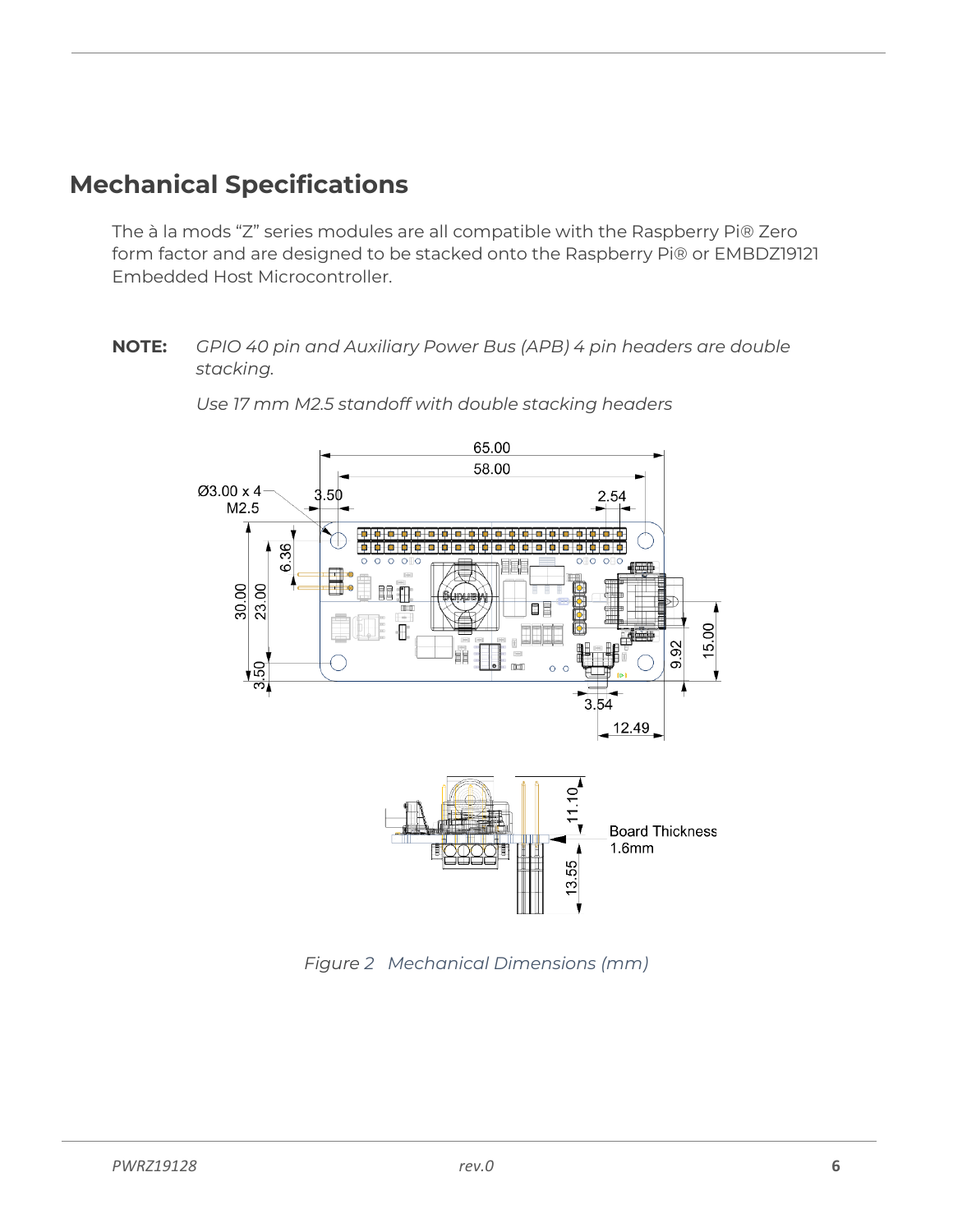# <span id="page-6-0"></span>**Electrical Specifications**

The à la mods PWRZ19128 module is designed to be electrically compatible with the Raspberry Pi® 40 pin GPIO header power.

<span id="page-6-1"></span>

| <b>PARAMETER</b>             | <b>PERFORMANCE</b> | <b>UNIT</b> |            |             |
|------------------------------|--------------------|-------------|------------|-------------|
|                              | Min                | Typ         | <b>Max</b> |             |
| Input Vin                    | 7.5                |             | 36         | $\vee$      |
| Input Current                |                    |             | 3.33       | $\forall$   |
| Output Voltage 5V0           | 4.75               | 5.0         | 5.25       | $\vee$      |
| Output Current 5V0           |                    |             | 4.0        | $\forall$   |
| Output Voltage 3V3           | 3.14               | 3.3         | 3.47       | $\vee$      |
| Output Current 3V3           |                    |             | 800        | mA          |
| Output Voltage Vo            | 7.5                |             | 36         | $\vee$      |
| Output Current Vo            |                    |             | 3.0        | $\forall$   |
| Fan $V+$ <sup>1</sup>        | 4.75               |             | 36         | $\vee$      |
| Fan V+ Current               |                    |             | 2.0        | $\forall$   |
| <b>Operating Temperature</b> | $-40$              |             | $+85$      | $^{\circ}C$ |

#### *Table 1 Electrical Operating Characteristics*

1 Depends upon Vin voltage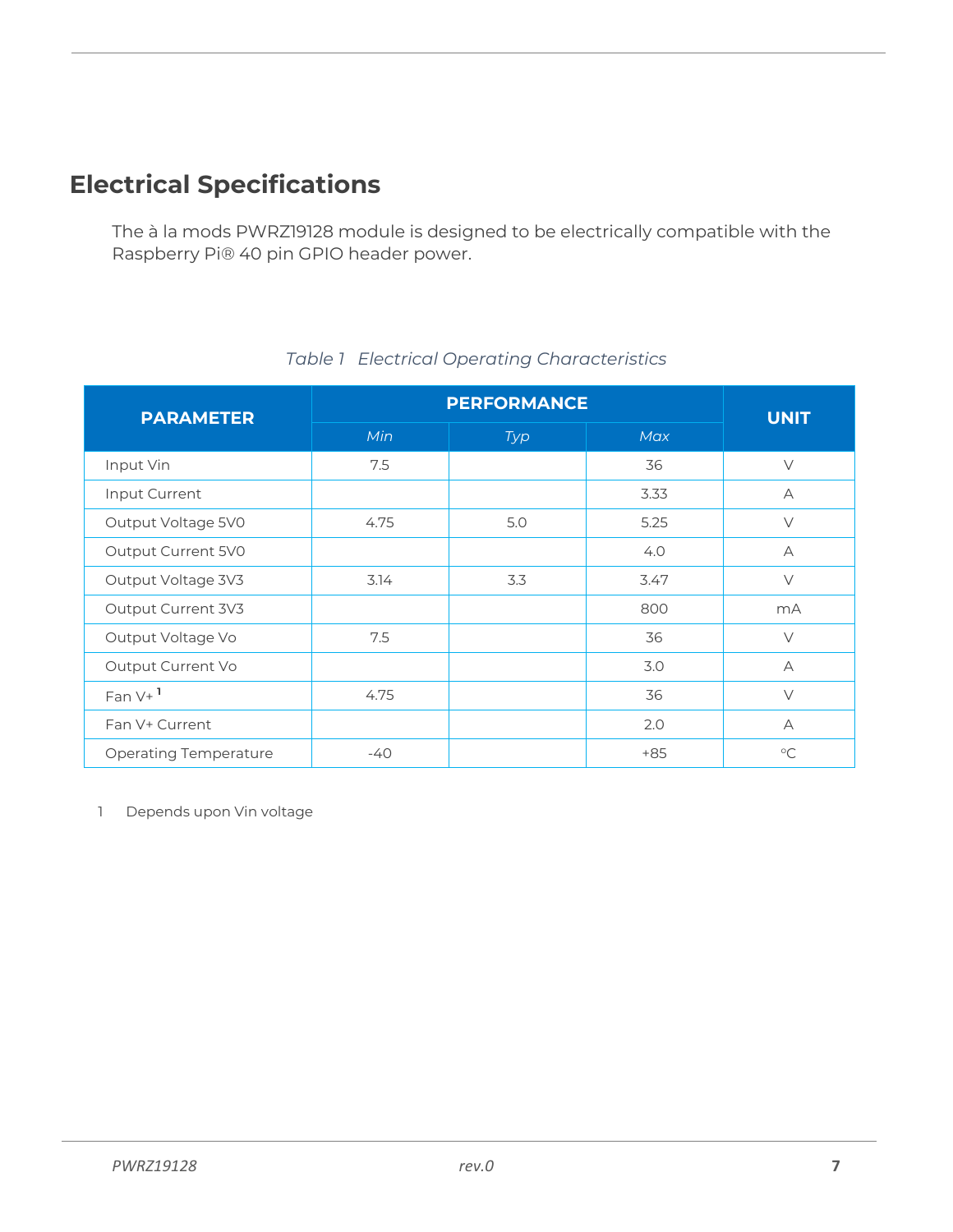#### *PWRZ19128 rev.0* **8**

# <span id="page-7-0"></span>**Hardware Configuration Options**

<span id="page-7-1"></span>Push Button I/O

This is a configuration jumper for the pushbutton on the power supply. By default, it is connected to GPIO21, but can be disconnected or jumpered to other I/O lines.

**Default:** bridged



<span id="page-7-2"></span>System LED

This is a configuration jumper for the Status LED on the power supply. The LED can be controlled from the processor via the connected GPIO pin.

**Default:** GPIO pin 22 (GPIO25).

<span id="page-7-3"></span>Fan Power

This is a configuration jumper to connect the fan power output pin to the appropriate voltage. This can be set to 5 Vdc or Vo (Vin).

**Default:** not connected.





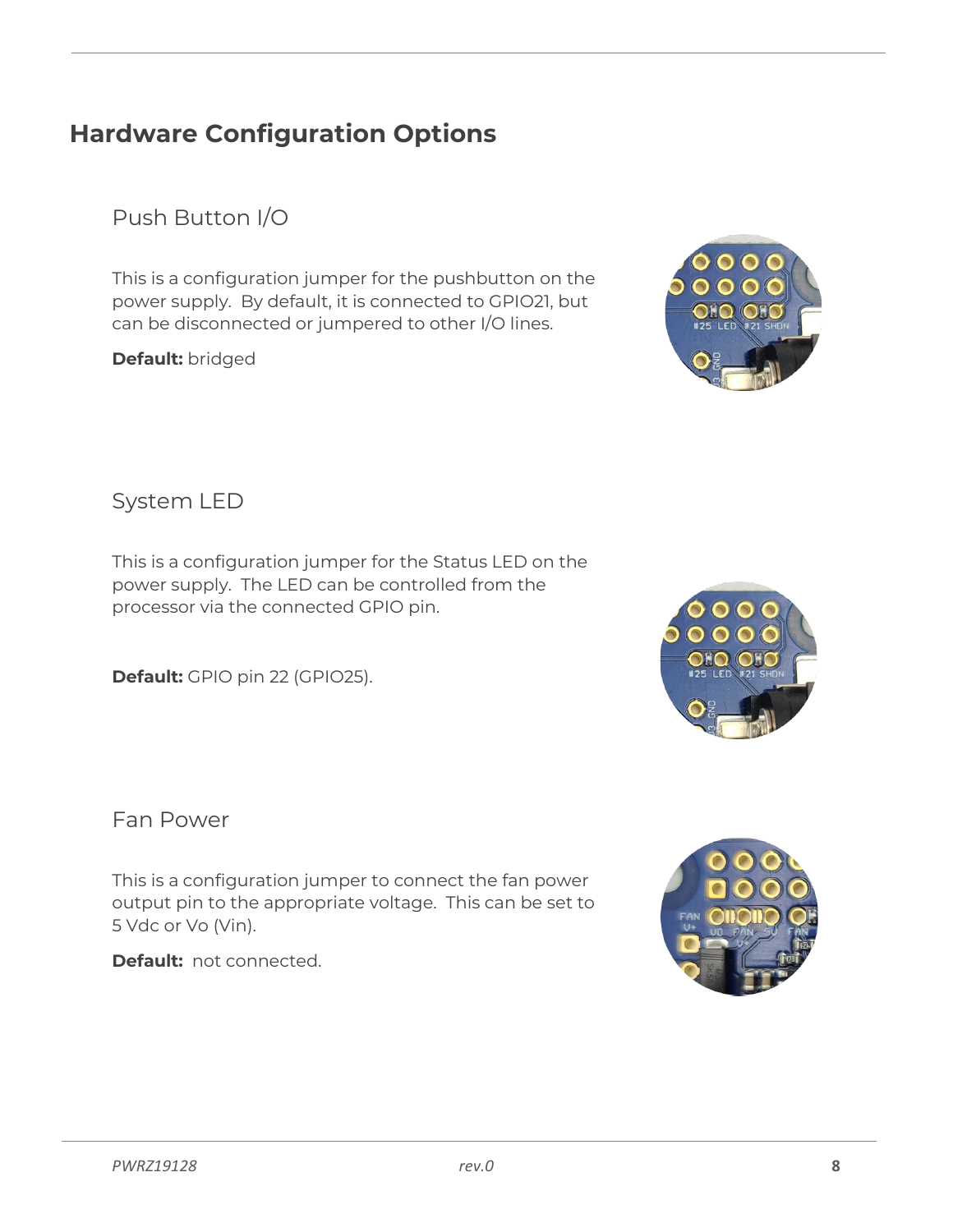<span id="page-8-0"></span>Fan Power Control

This is a configuration jumper to connect the fan power on/off control output.

**Default:** GPIO pin 12 (GPIO18)

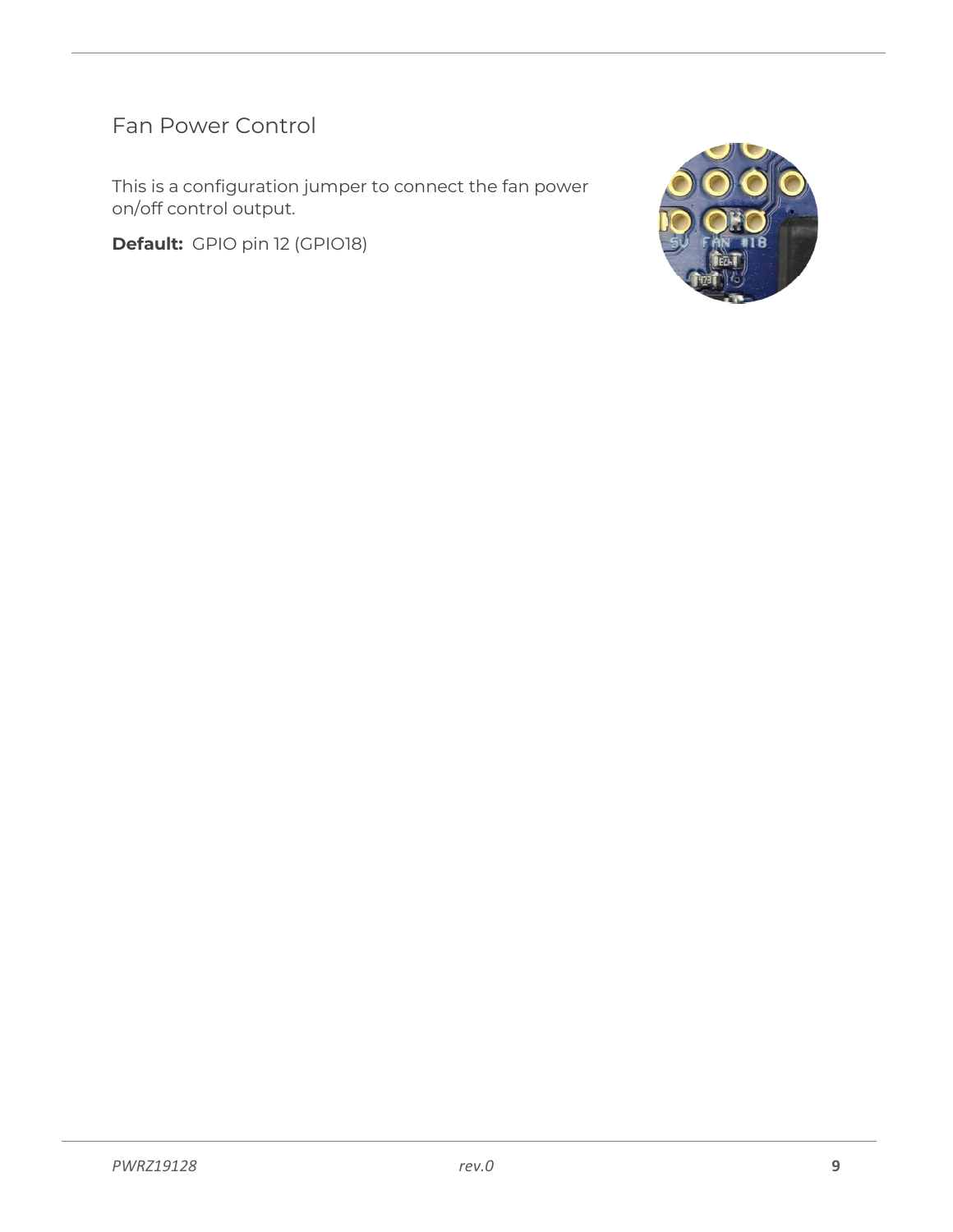# <span id="page-9-0"></span>**I/O Pinouts**

Specific I/O pins of the 40 pin header are used by default for the Status LED and push button switch.

These pin assignments can be easily modified without cutting PCB traces by simply removing the solder bridges of the individual default control signals and providing a jumper from the control signal to a different GPIO line.

#### <span id="page-9-1"></span>GPIO Header – 40 Pin

<span id="page-9-2"></span>

| <b>PIN</b>               | <b>DIRECTION</b>         | <b>NAME</b>              | <b>DESCRIPTION</b>                 |
|--------------------------|--------------------------|--------------------------|------------------------------------|
| 1                        | Power                    | 3V <sub>3</sub>          | 3.3 Volt power from host processor |
| $\overline{2}$           | Power                    | 5V <sub>O</sub>          | 5.0 Volt power                     |
| 3                        | $\overline{\phantom{a}}$ | $\overline{\phantom{a}}$ | unused                             |
| $\overline{4}$           | Power                    | 5V <sub>O</sub>          | 5.0 Volt power                     |
| 5                        | $\overline{a}$           | $\overline{\phantom{a}}$ | unused                             |
| 6                        | Power                    | <b>GND</b>               | <b>GND</b>                         |
| 7                        | I/O                      | $\overline{\phantom{a}}$ | unused                             |
| 8                        | $\overline{\phantom{0}}$ | $\overline{\phantom{a}}$ | unused                             |
| $\mathcal{Q}$            | Power                    | <b>GND</b>               | <b>GND</b>                         |
| 10                       | $\overline{\phantom{0}}$ | $\equiv$                 | unused                             |
| $\overline{\phantom{a}}$ | I/O                      | $\overline{\phantom{a}}$ | unused                             |
| 12                       | I/O                      | <b>Fan Power Control</b> | GPIO18 configured as output        |
| 13                       | I/O                      | $\overline{\phantom{a}}$ | unused                             |
| 14                       | Power                    | <b>GND</b>               | <b>GND</b>                         |
| 15                       | I/O                      | $\overline{a}$           | unused                             |
| 16                       | I/O                      | $\overline{\phantom{a}}$ | unused                             |
| 17                       | Power                    | 3V <sub>3</sub>          | 3.3 Volt power from host processor |
| 18                       | I/O                      | $\overline{\phantom{a}}$ | unused                             |
| 19                       | $\overline{a}$           | $\overline{\phantom{a}}$ | unused                             |
| 20                       | Power                    | <b>GND</b>               | <b>GND</b>                         |

#### *Table 2 40 Pin GPIO Header Pin Assignments*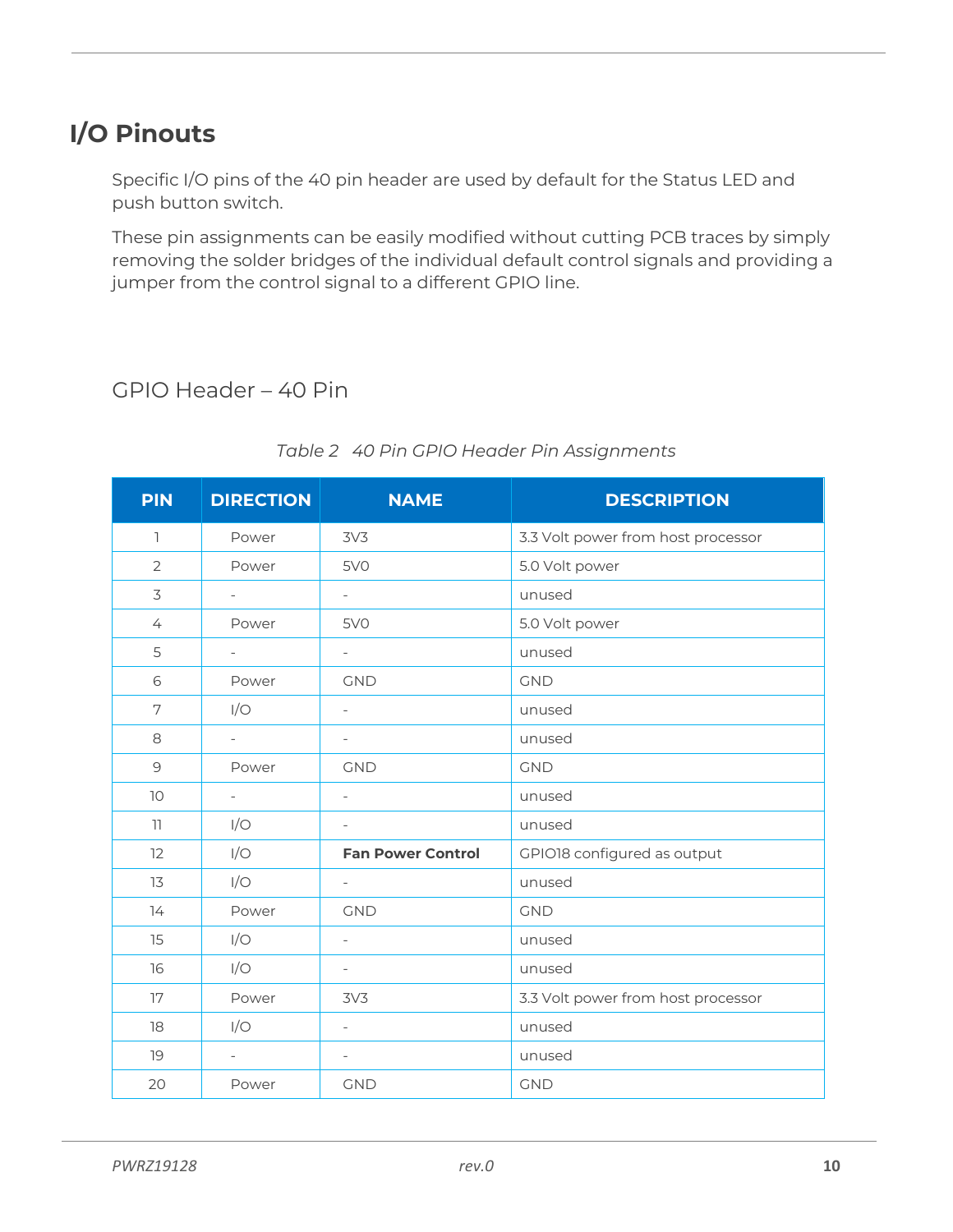| 21 | $\overline{\phantom{a}}$ | $\overline{\phantom{a}}$ | unused                      |
|----|--------------------------|--------------------------|-----------------------------|
| 22 | I/O                      | <b>Status LED</b>        | GPIO25 configured as output |
| 23 | $\frac{1}{2}$            | $\overline{\phantom{a}}$ | unused                      |
| 24 | I/O                      | $\overline{\phantom{a}}$ | unused                      |
| 25 | Power                    | <b>GND</b>               | <b>GND</b>                  |
| 26 | I/O                      | $\bar{a}$                | unused                      |
| 27 | $\overline{\phantom{0}}$ | $\overline{\phantom{a}}$ | unused                      |
| 28 | $\overline{\phantom{a}}$ | $\overline{\phantom{a}}$ | unused                      |
| 29 | I/O                      | $\overline{\phantom{a}}$ | unused                      |
| 30 | Power                    | <b>GND</b>               | <b>GND</b>                  |
| 31 | I/O                      | $\overline{\phantom{a}}$ | unused                      |
| 32 | I/O                      | $\overline{\phantom{a}}$ | unused                      |
| 33 | $\mathbb{L}$             | $\overline{\phantom{a}}$ | unused                      |
| 34 | Power                    | <b>GND</b>               | <b>GND</b>                  |
| 35 | I/O                      | $\overline{\phantom{a}}$ | unused                      |
| 36 | $\mathbf{L}$             | $\overline{\phantom{a}}$ | unused                      |
| 37 | $\bigcirc$               | $\overline{\phantom{a}}$ | unused                      |
| 38 | $\bigcirc$               | $\overline{\phantom{a}}$ | unused                      |
| 39 | Power                    | <b>GND</b>               | <b>GND</b>                  |
| 40 | I/O                      | <b>Push Button</b>       | GPIO21 configured as input  |

<span id="page-10-0"></span>Remote Push Button I/O

A remote push button switch can be supported by soldering wires to the two I/O pins at the front edge of the module and connected them to a switch.

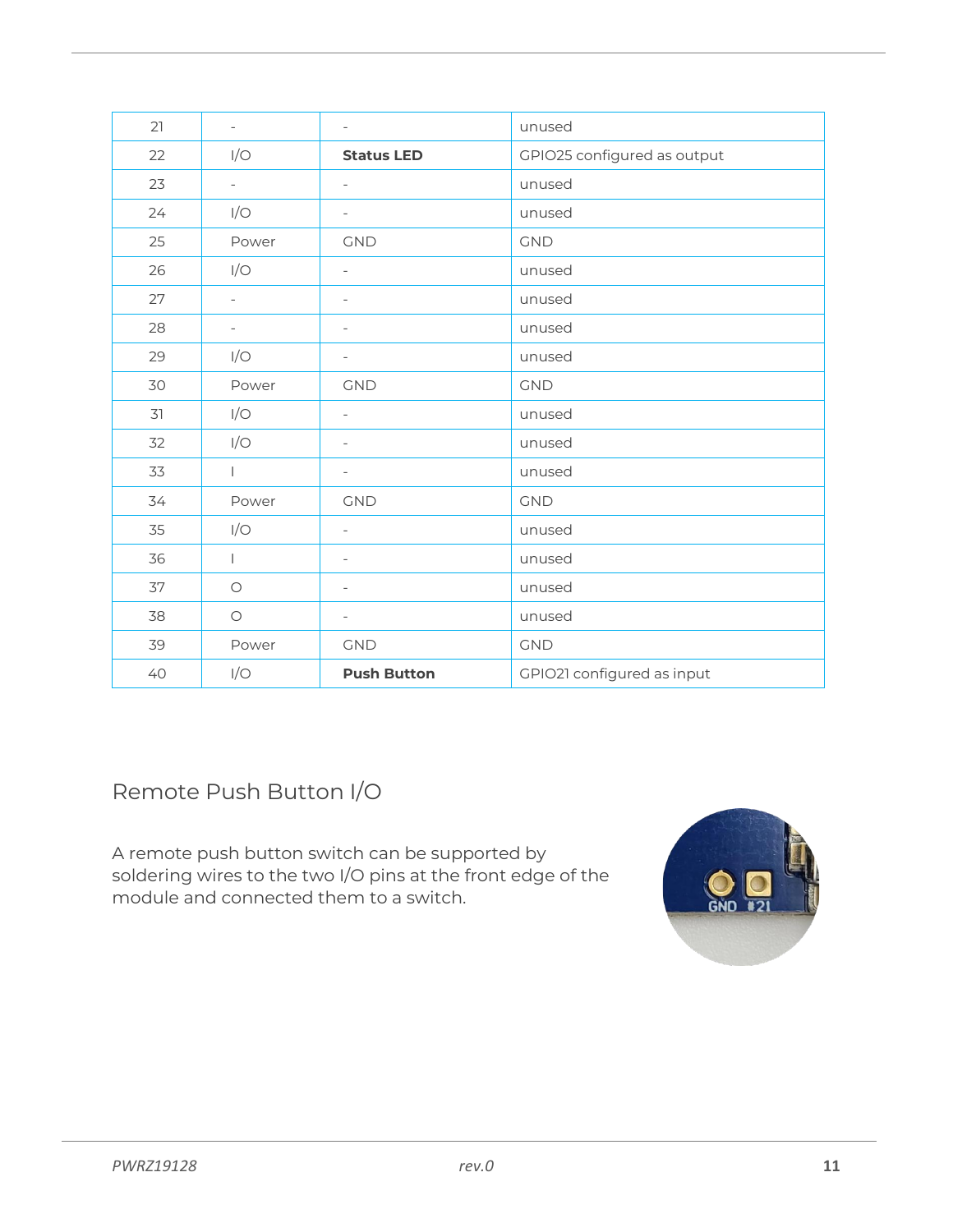#### <span id="page-11-0"></span>Auxiliary Power Bus

<span id="page-11-2"></span>

| <b>PIN</b> | <b>DIRECTION</b> | <b>NAME</b>     | <b>DESCRIPTION</b>        |
|------------|------------------|-----------------|---------------------------|
|            | <b>PWR</b>       | <b>GND</b>      | Common Ground             |
|            | <b>PWR</b>       | 3V <sub>3</sub> | 3.3 Vdc                   |
|            | <b>PWR</b>       | 5V <sub>0</sub> | 5.0 Vdc                   |
| 4          | <b>PWR</b>       | Vo              | Connected directly to Vin |

| Table 3 Auxiliary Power Bus (APB) |
|-----------------------------------|
|                                   |



#### <span id="page-11-1"></span>Fan Power

| Table 4 Fan Power Connector |  |
|-----------------------------|--|
|-----------------------------|--|

<span id="page-11-3"></span>

| <b>PIN</b> | <b>DIRECTION</b> | <b>NAME</b> | <b>DESCRIPTION</b>                     |
|------------|------------------|-------------|----------------------------------------|
|            | <b>PWR</b>       | gnd         | Common Ground                          |
|            | <b>PWR</b>       | Fan V+      | Fan power (configurable)<br>(Vo or 5V) |